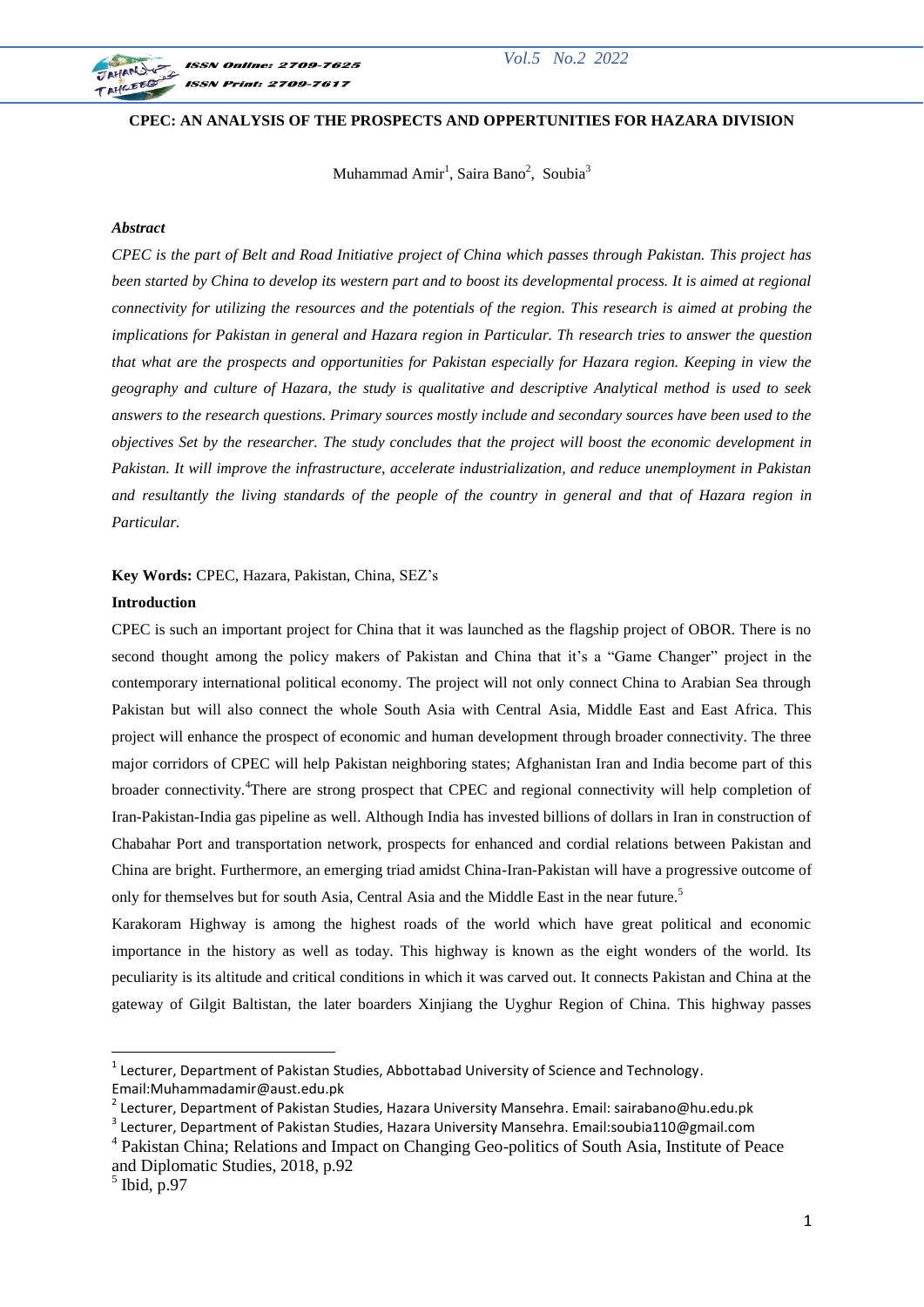

through Khunjerab Pass<sup>6</sup>. China is investing huge sum money in developing the old silk route in to a modern highway. The chines are investing in the human resource development of Pakistan as well. It has the peculiarity of the world highest motorway of the world. With this highway China is expecting long term of the expense of short-term investments in the neighboring countries. They have developed an economic strategy to get as much benefits as possible.

Pakistan has a beautiful land scape. The country is bestowed by nature with many adventurous region and places but so-for it has remained unable to attract a handsome number of international tourists, only Pakistani's ling inside and outside of Pakistan. In the present decade Karakoram Highway is ranked in the famous tourist sight. It is attracting a large number of international tourists to the country. Many adventurous tourists visit Pakistan every year. This Highway was ranked sixth best tourists interests place in Pakistan in 2006.

This is an easy and convenient road for the mountaineers and cyclists to reach the gigantic glaciers, mountains and lakes of the region. It connects Gilgit and Skardu to Islamabad by road. The formerly mentioned two tourist spots are considered as the hub of hiking in Pakistan. It is essentially an important road for the prospering the sector of tourism in Pakistan. It will result in the creation of job opportunities in the countries. Various agreements have been signed by the administration of Xinjiang and Gilgit Baltistan regarding issuing passes for the people permanently living in the border areas of the two neighboring provinces of the two friendly neighboring countries. These agreements are aimed at the provision of ease for the cross border inhabitants of the boarder locality. The early mentioned passes are used for the traveling purposes through the pass of Khunjrab for the period of a single year<sup>7</sup>

#### **Hazara CPEC Infrastructure Projects**

CPEC is generally believed as a game changer project in the region. This will further add to the importance of all ready geo-strategic important Pakistan. This will bring developmental projects to make the Hazara region connected with the great international trade route. An amount of total 3.020 billion dollars are allocated by the chines government to develop the portion of CPEC passing through the Hazara division that is Karokaram Highway Phase-II. This section starts from Islamabad and proceeds up to Raikot. There is an investment of 730 million dollars in the construction of a part of expansion and restructuring of the already present railway line ML-1. It will add to the infrastructural development of Hazara division. There is an investment of thirty-five million dollars for the development of the portion of Cross-border Optical Fiber Cable. The Havalian dry port is absorbing an investment of forty million dollars. The upper missioned investments will spread a network of infrastructure in the Hazra division. It will boosting the economic position of the region and is contributing to the prosperity on the people of the locality.

#### **[Hazara Route: Western Corridor must have all facilities, says CM](https://tribune.com.pk/story/1093226/hazara-route-western-corridor-must-have-all-facilities-says-cm/)**

The then Chief Minister of Khabar-Pukhtoon-Khwa Pervez Khattak stated that he will allow the stretching of this important international route which is generally as CPEC, through Hazara Division along with the entire

<sup>6</sup> Ibid

<sup>7</sup>KKH as a great game, [http://rightproperty.pk/blog/karakoram-highway-a-gateway-to-success/\(access](http://rightproperty.pk/blog/karakoram-highway-a-gateway-to-success/(access) 21.12.2016)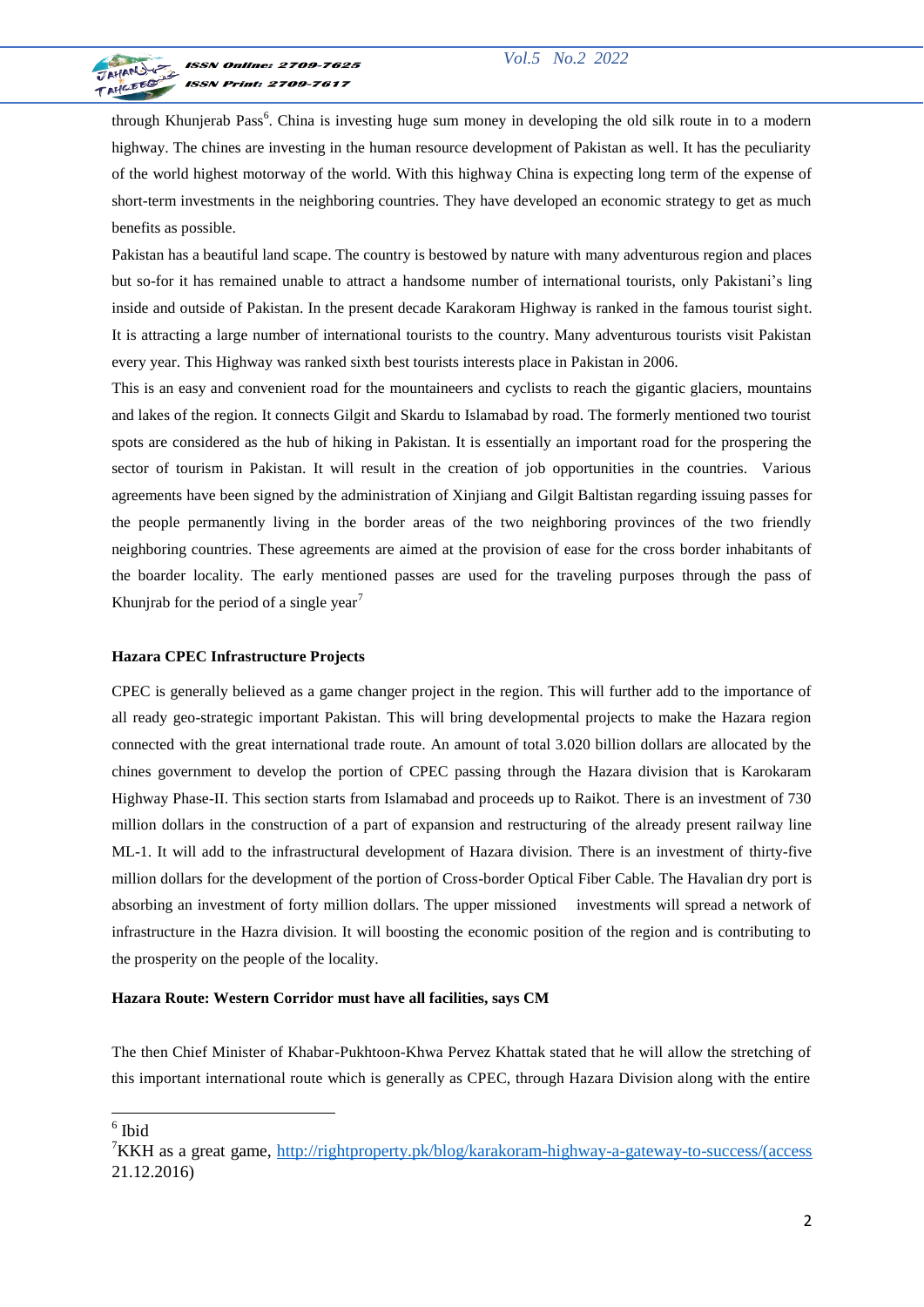

western part of this valuable project. At the same time, he conditioned the enforcement of the project with the provision of all those facilities which were provided for the central rout of the project. He further proceeded that the construction of road has not been issue for his party and government. He further added that the provincial government of his province can and would make roads on its own provincial resources to put the province and Hazara division the path of long-lasting development for the betterment and prosperity of the masses inhibiting in the locality.

The Chief Minister of Khabar Pukhtoon-Khwa, in a meeting with the elected members of the assemblies from Hazara Division, Dr. Azhar Jadoon, Qalander Khan Lodhi, Yusaf Ayub Khan, Mushataq Ghani, if the center don't keep its words and don't provide the mentioned facilities which are given to the central route and the provincial government will have no other option but to mobilize mass demonstration in the province against the federal government to release, what is their right of the government in the center. The then chief ministe r was in the favor of not only a road but he wanted the same pakeg which is given to the cetral route of CPEC in Pakistan. <sup>8</sup>

## **Hazara to become Economic Hubs due to CPEC**

This project is going to provide intense economic engagement in the Hazara division which will resultantly provide a speedy economic development in the division of KP. Due to the location of the Division, it is becoming a place of vital importance for the transit goods through this international route. it is also attracting the investment of the investors which are connected with the project of CPEC. The fruits and benefits of this highway are benefiting the other parts of the province by connecting these parts of the province with CPEC project with other interlinks with the purpose to distribute the fruits of the project with the other parts of the province with the objective of an even economic development in the entire province.

The area is receiving an economic and infrastructural relief with implementation of the CPEC project. it is benefiting the region in a dynamic way. Hazara is on the way to become an economic power house in the locality. It is the only highway which connects Pakistan and China that is why its importance in case can be denied and therefore the region why its importance in case can be denied and therefore the region must have its due share in the packages associated to CPEC in Pakistan. The provincial government has almost completed almost twenty-eight projects in various sector so for.

The distract administration of Abbottabad had organized a conference relating to CPEC, along with the provincial administration represented by the Khyber Pakhtunkhwa Economic Zones Development and Management Company. The conference was attended by people belonging to different walks of life. It included government officials, civil society representatives, educationists and industrialists. They showed great interest and enthusiasm regarding the completion of the on-going projects and showed optimism about the future of the project in the area.

The participants of the conference included Deputy Commissioner Auring Zeb Haider, LT. Gen Ayaz Rana, the president of small industries Haji Iftikhar, Hussan Ansari representative from KPEZDMC, representative of

<sup>8</sup> CPEC pass through pakistan, [https://tribune.com.pk/story/1093226/hazara-route-western-corridor](https://tribune.com.pk/story/1093226/hazara-route-western-corridor-must-have-all-facilities-says-cm/)[must-have-all-facilities-says-cm/](https://tribune.com.pk/story/1093226/hazara-route-western-corridor-must-have-all-facilities-says-cm/) access on 12, july 2017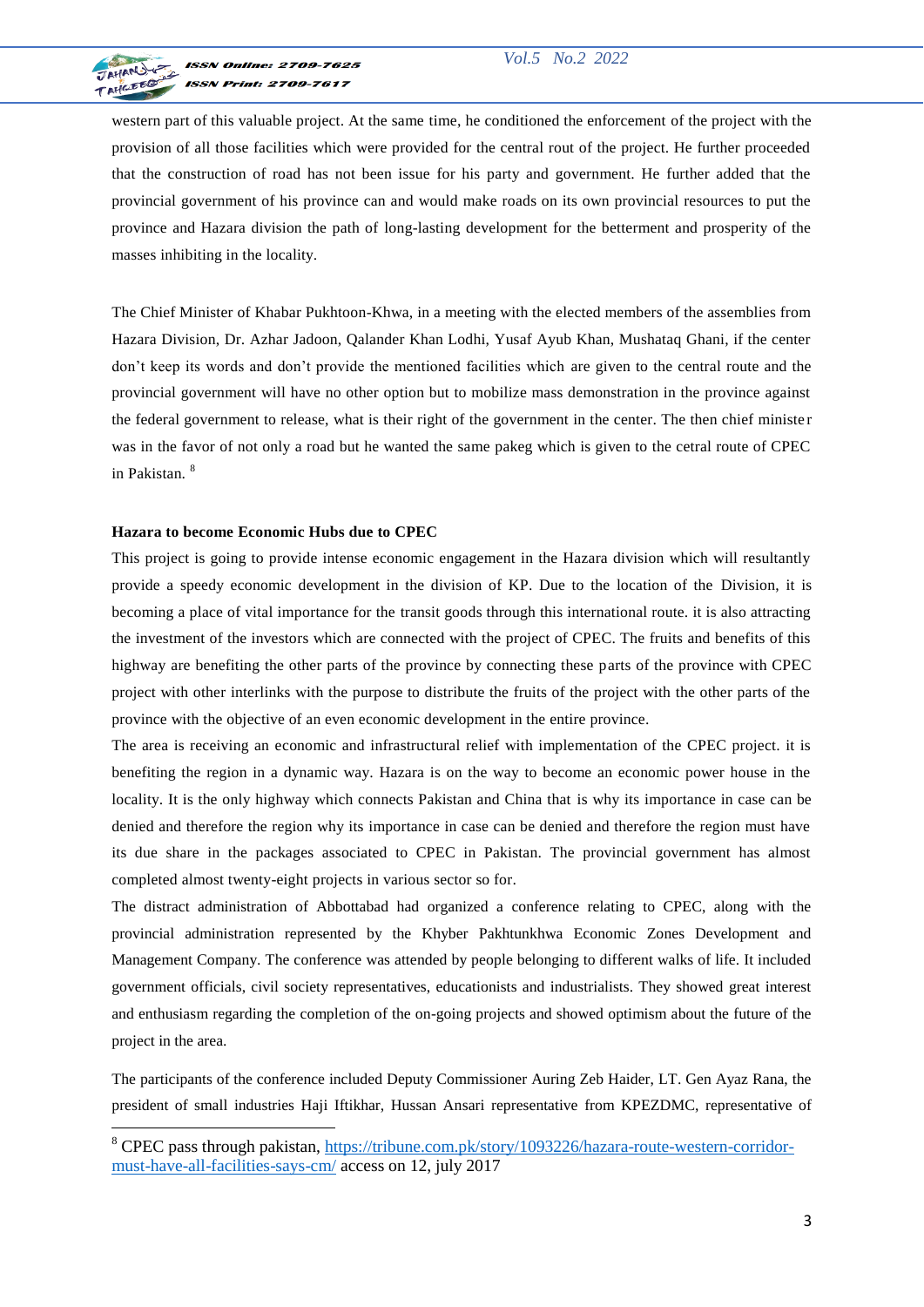

Pakistan institute of development economics, representative of Asian Development Bank Khadija Ali and advisor of chief minister in technical education Muhammad Ameen. It is interesting to know that there was public representative of the area in the conference to participate in the event to make it important and credible.

The purpose was to bring under the lame-light the importance and utility of the CPEC project for the people of Hazra Davision. They also discussed in detail the opportunities created by this project for the people of the area in the shape of CPEC projects. The participants of the conference highlighted the hardships with which the business community of Hazara was confronted. They also highlighted the areas where industrialist can get more fruits CPEC. They also suggested the measures which can reduce the gap between the business community and the government of the country. This event was termed as a milestone in respect of CPEC. It also galvanized pains which the local administration is taking to speed up the utilization of the opportunities in the locality in the best interests of the populace of Hazara region.

The two cities of Pakistan and China, Abbottabad and Kashghar, respectively, were given the status of twin cities in 2007. The speaker of Pakistan national assembly stated that a syndicate has been developed by the business community of Abbottabad in the light of the signed agreement of the twin cities of Abbottabad and Kashghar. KPEZDMC, the business planner and chief strategist, Hassan Ansari stated that Khabar Pakhtunkhwa has a strategic importance. It connects Pakistan to Afghanistan through the way of Tourkhum on the other hands it leads to China through Khunjrab pass. He stated that this highway will give the area an economic boost which will in return lead to economic development and employment raising the living standards of the locality in particular and all Pakistan in general. Deputy Commissioner of Abbottabad, Aurangzeb Haider, concluded the conferences was helpful and informative for the investors who are invested to invest in the area. It will also remove the doubts which were prevalent in the mind of the general populace about CPEC.<sup>9</sup>

#### **Construction of Karakoram Highway**

1

The construction on the Karakoram highway is under construction. A tunnel is constructed for the linking Gilgit-Baltistan and Xinjing region of Pakistan and China respectively. The bilateral trade between the two neighboring countries that are Pakistan and China is estimated to grow by three to four percent in the next five years. The CPEC has connected the Kashgar, which is located the north western region of China known as Uygur autonomous region which is connected the south eastern part of Pakistan, Gawadar with the help of the same route. It is not just a road after the completion of the road it will be joined by railway track and pipe line for natural gas. Hong Kong's Ta Kung Pao reports, writes about a senator from Pakistan that the project will be beneficial for both the stakeholder between China and Pakistan, it will result in an extensive cooperation in the manufacturing field, transportation and energy etc. Saleem Mandviwalla was asked about the benefits of the project. He answered that Pakistan is going to benefit from the project in an extensive scale. He is also optimistic about the future of the country. He expressed that the Gawadar port is located in proximity with the Persian Gulf in the Baluchistan province of Pakistan. It has the ability to serve as a gate way for the transshipments coming to China in the near future. Xi Jinping, the president of China visited Pakistan in the frevious year to Pakistan to sigen agreement about the CPEC. This project served for China as a model to chase

<sup>&</sup>lt;sup>9</sup> CPEC and its economic zoon[, http://www.cpecinfo.com/news/peshawar--hazara-to-become](http://www.cpecinfo.com/news/peshawar--hazara-to-become-economic-hubs-due-to-cpec/MTkyMg)[economic-hubs-due-to-cpec/MTkyMg](http://www.cpecinfo.com/news/peshawar--hazara-to-become-economic-hubs-due-to-cpec/MTkyMg) access on 16 July 2021.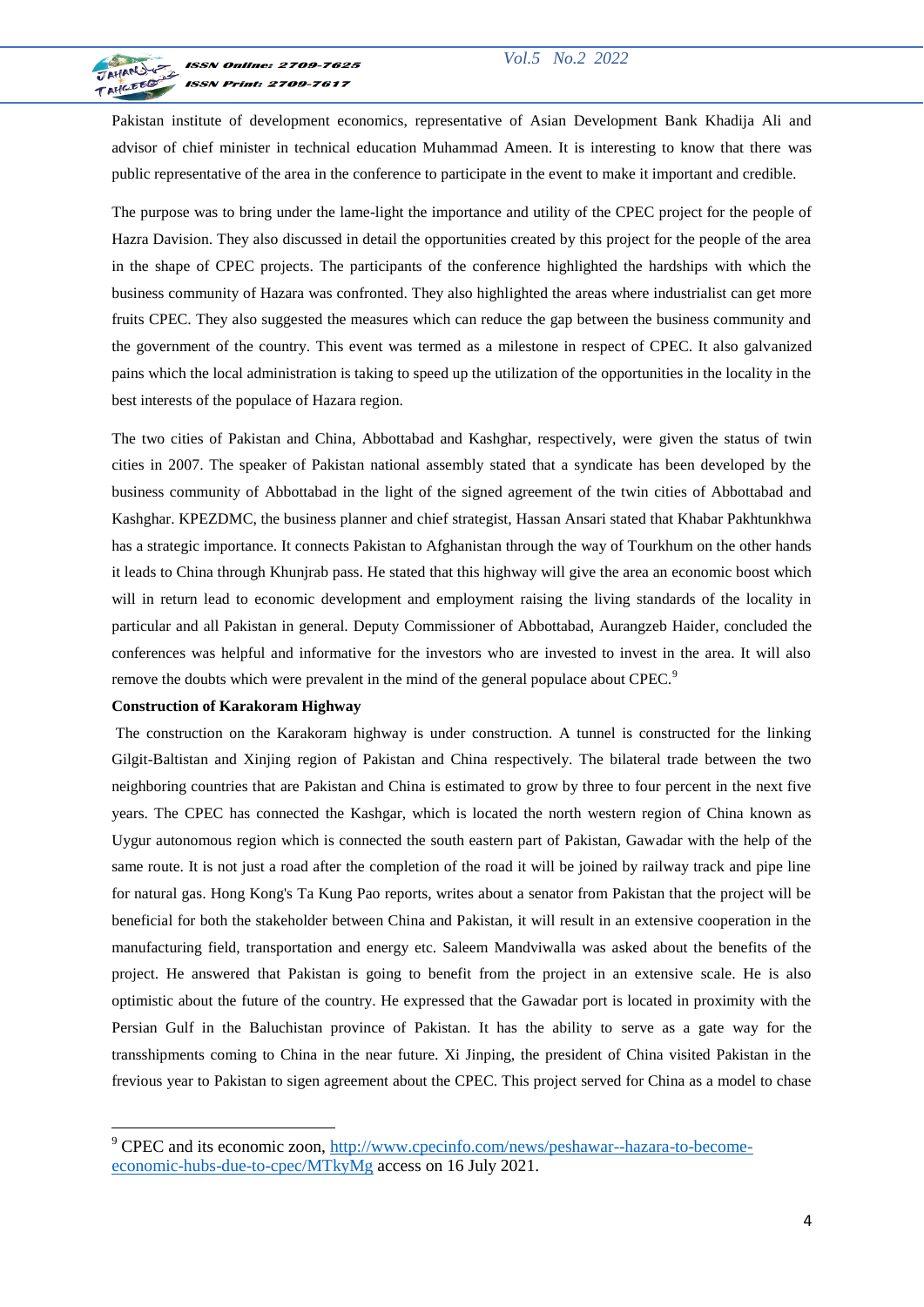

**ISSN Online: 2709-7625 ISSN Print: 2709-7617** 

the policy of one built and one rout in the region and connect the world market for the economic development of the region as well as the international economic development. Mandviwalla stated that the implementation of the CPEC project in bringing improvement to the betterment of infrastructure in the country. It well also makes China to establish and install numerous manufacturing industries in Pakistan and the Hazara region will obviously has a handsome share in these. It will change the economic infrastructure of the region and will bring employment and economic prosperity with a raised living standard for the betterment of the people of the locality. The main objective of China is the quenching of its ever-increasing thirst for refined energy which is need for its ever-increasing industrial base. The objective will be full filed after the stretching of the pipe line along the CPEC road. Bilateral trade between the two-stake holder of the project, China and Pakistan was about 16.006 billion American Dollers in 2014. The balance of trade was in the favor of China with a trade of surplus about 13.248 billion American dollars. But the senator says that with the functionalization of the Gawadar port has become the opening door for the transportation to China, Afghanistan, Iran and other neighboring countries. It is bringing improvement in the trade imbalance of Pakistan and has become mega-station of trade for Middle East and Central Asia with becoming functional of Gawadar Port.<sup>10</sup> China's Lugiao Engineering Co., Ltd. in February 2008, started to work. The projected year for the completion of the project was December 2013. Construction of such a big structural development created about ten thousand jobs in All around Pakistan in the previous years. The Karakoram Highway connects the east China through the three gigantic mountain ranges opening in Khunjerab pass, in the northern of Pakistan. Its length is 1224 kilometers and its altitudes from 600 to 4700 meter. Work on the road across the border in the Khunjrab Pass and Thakot Bridge was accomplished by the Chines builder from 1968 to 1978. Its total length is 613 kilometers. The completion of this section of the Karakuram Highway was projected up August 2012. However, the massive landslide in 2010 hurdled the way of the construction activates in the monotonous region of the world.

The Project has been divided in various parts. It has A, B, C and D sections. The Lake barrier is situated at the mid of the section C. This is the section which cuts in to two parts the material needed for the lower part has been provided from Pakistan and for that of the upper part has been be provided from China to accomplish the project. There were a number of hardships and obstacles in the completion of the project but both the countries are trying to overcome them with great determination and devotion.

#### **National Highway Authority is Constructing 230 Km of The Project**

Shahid Ashraf Tarrar the then chairman of National Highway Authority had stated that this project will accelerate trade, promote tourism and will bring development to agriculture and industrial sector in Pakistan. It will also boost the prosperity of the Hazara region in the near future. He explains this while talking to a delegate of the legislative assembly of Gilgit-Baltistan. He further stated that the communication sector is the top priority of the government of Pakistan. The people were given a detailed information regarding the Highway which is

<sup>&</sup>lt;sup>10</sup> China Pakistan trade corridor, [https://www.pcq.com.pk/pakistan-china-trade-corridor-construction](https://www.pcq.com.pk/pakistan-china-trade-corridor-construction-of-karakoram-highway/)[of-karakoram-highway/](https://www.pcq.com.pk/pakistan-china-trade-corridor-construction-of-karakoram-highway/) access on 23 March 2021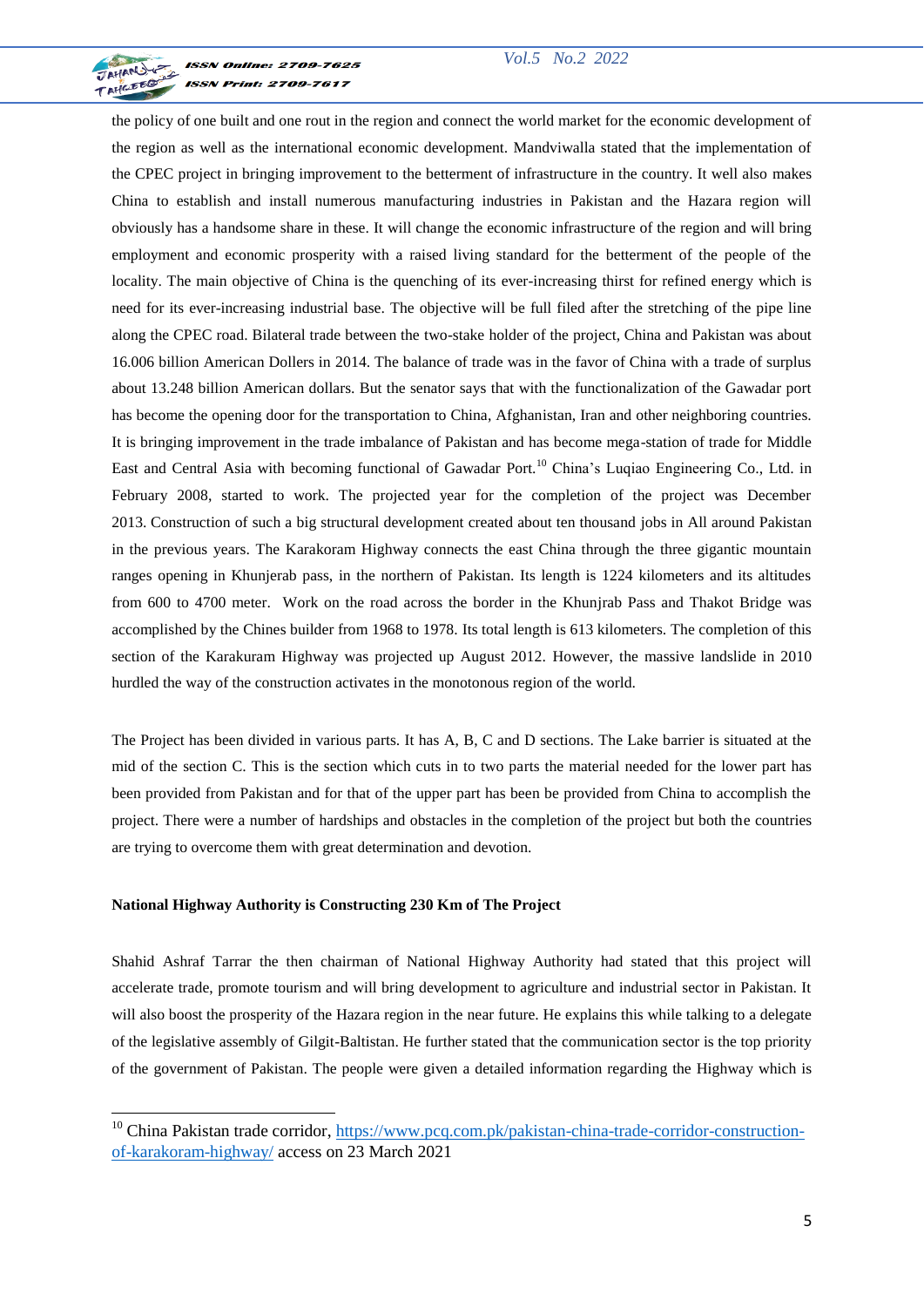

# *Vol.5 No.2 2022*

stretched between Raikot and Islamabad. The briefing was given in the presence of National Highway Authority member for planning, Asim Ameen design general manager and other prominent official member. Explaining the utility and importance of the project, he stated that the government is giving particular importance CPEC to strengthen and expand ties regarding trade with China as well as with the resource's rich region of Central Asian region. This move will bring a durable and long-lasting growth in the economic sector of the region and will result in the prosperity of the people inhibiting in the region. The National Highway Authority Chairman, also stated that the project is important because of the association of the construction of a dame near the highway at the locality of Thakot in the Hazara division. It will provide a boost to the production of agriculture sector of Hazara region and will fulfill the energy requirements of the locality.



Raikot and Islamabad has been connected by the Highway. Its starting point is Chine's border connecting Islamabad through Karakoram Highway. It is further extended up to Gawadar port in Baluchistan province of Pakistan.

China is managing to utilize the road as economic-corridor for its commencement of trade activities with the world by Means Sea through the Gawadar port of Pakistan. It is because the Kashghar-Bejing route has a much more length than that of Kashghar-Gawadar route. It will save precious time and money for the people and government of China and will make it free of the Worries of security threats associated to the long route of Strait of Mallaka which China used in the past and using at present. The restructuring and rehabilitation of the twenty-four-kilometer-long Karakoram Highway is the integral part of this route construction. From Islamabad motor way to Mansehra it has been opened for traffic. It is a two lined road up to Shah Maqsood inter change to the border of China. Its four lined road from Shah Maqsood interchange to Isalmabad motorway and onward up to Gawadar it's a six lined road. Work on its feasibility study is in full swing and will be completed by June this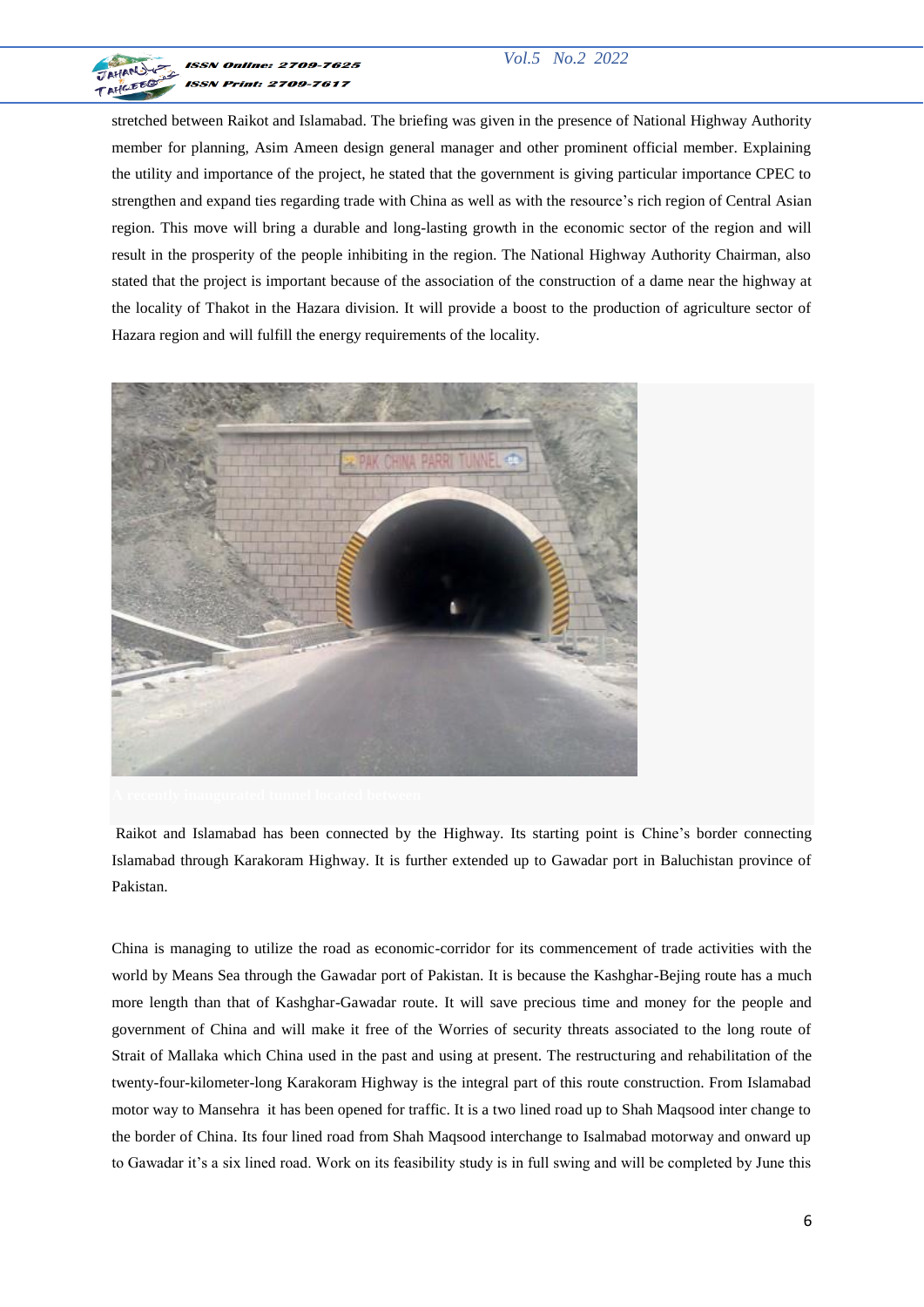

# *Vol.5 No.2 2022*

year. To accommodate the four proposed dams along this highway, the National Highway Authority plans to reconstruct 230 kilometers of the Karakoram highway under the new design. The members of the Gilgit-Baltistan Legislative Assembly thanked the Chairman NHA and forwarded some valuable suggestions regarding ongoing projects.The delegation included Members Gilgit-Baltistan Legislative Assembly Saeed Afzal, Ibadat Ali, Assistant Executive Engineer Gilgit-Baltistan Council Secretariat Mahmood Hussain.<sup>11</sup>

**Reconstruction of the Karakoram Highway**



The restructuring and the reconstruction of the Karakorum highway in progress as the part of CPEC project in the area located in Pakistan. Its length is about eight hundred and eight seven kilometers. This portion of the road is given the name of N-35 in the infrastructure network of the country. It is the portion of the CPEC project which is under construction in the super vision of the government of Pakistan.

# **Karakoram Highway's Description**

This highway has a length of eight hundred eighty-seven kilometer stretching between Hasan Abdal and the Chines border. It opens into the national motorway at the locality of Hasan Abdal. It connects the motorway to N-35.

# **E-35 Expressway between Hasan Abdal and Havelian**



<sup>&</sup>lt;sup>11</sup> Karakoram Highway[,https://pamirtimes.net/2014/05/21/nha-plans-reconstruct-230kms-karakoram](https://pamirtimes.net/2014/05/21/nha-plans-reconstruct-230kms-karakoram-highway-new-design/)[highway-new-design/](https://pamirtimes.net/2014/05/21/nha-plans-reconstruct-230kms-karakoram-highway-new-design/) access on 22 july 2021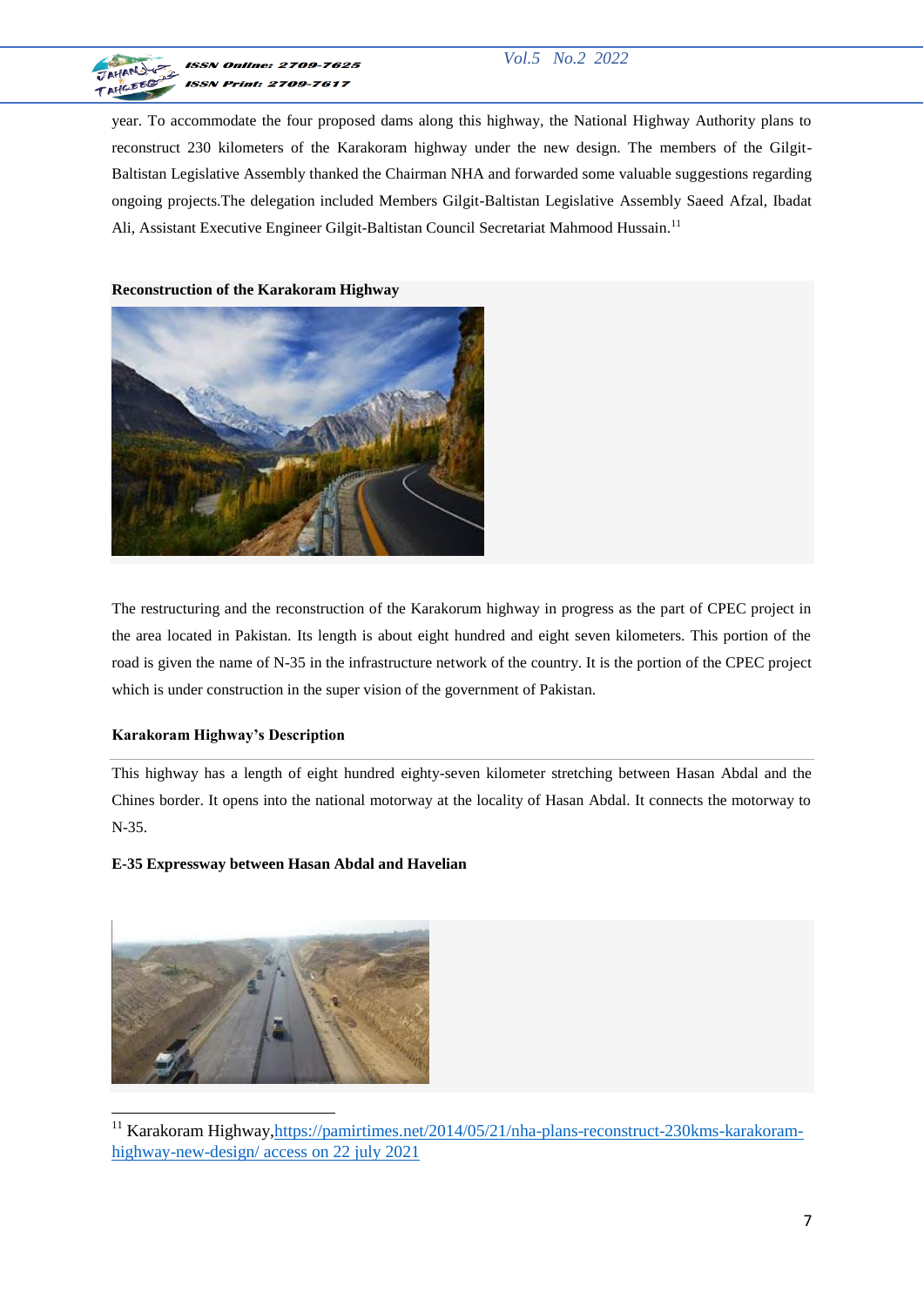

The express way between Hasan Abdal and Havelian has a length of four hundred eighty-seven kilometer. The portion of the Karakoram Highway which includes the area from Hasan Abdal to Raikot is officially termed as KKH section two project. In the Southern part of this road N-35, the work on the six lined road has been completed and is functional for traffic. The length of this section is fifty-nine kilometers. This section of the CPEC is given the name of E-35 express way. As this road passes through the mountenious region of Hazara division therefore it's also known as Hazara motorway.

## **Havelian to Shinkiari**



Groundbreaking on this portion commenced in April 2016. The further extension of the road is from Havelian to Shinkiary. Its length is sixty-six kilometers. It is four lane roads. It has saved the time and money of the travelers and benefite the region in positive manners in the economic terms also. From Havalian to Mansehra Bidra Chowk the express way has been opened for public transport. The remaining portion from Mansehra is expected to be opened in the start of 2020.

## **Shinkiari to Thakot**



The next portion of the express way is from Shinkiary to Thakot. Construction on this section was started in April 2016. This section is still under construction. It was expected to be accomplished earlier but the political instability and the transition of the democratic process delayed the construction work on these projects. It is a four-lane high way the EXIM bank of China is providing ninety percent of the 1.26 billion dollars with low interest rate in the shape of concessional lone.

#### **Thakot to Raikot**

This area has a vital importance in the perspective of Pakistan. The government of Pakistan is intending and are planning and working at various hydro-power projects in the area. She wants to make dames like Dasu and Basha Dam. The projects in the area are under-construction with a heavy machinery and a labor is working to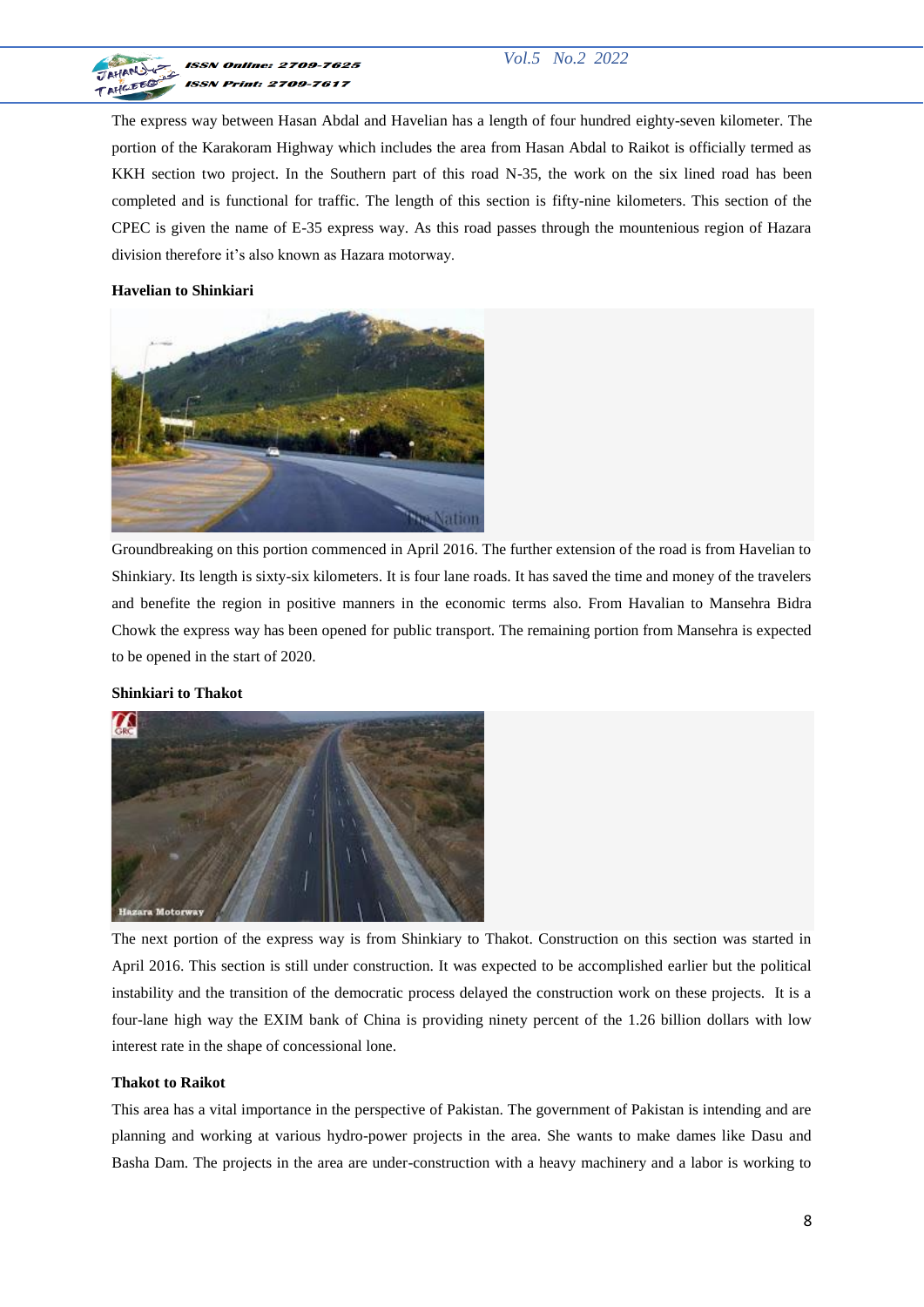

complete the multi projects program in the area the projects were expected to complete the project in some time in 2017. The Chines government suspended funding for the projects on the corruption allegations. In 2018 election, Imran Khan became Prime minister. As the country was in crisis and the new government took time in managing the affairs of the statecraft the Prime Minister of Pakistan Iran Khan visited along the army chief visited twice to China on official trip to look after the affairs, revise and reinvigorate the working on the projects. The chines government has once again started working on the projects. It is expected that these projects will be completed in the near future.

# **Raikot and Chinese Border**



It's a three hundred- and thirty-five-kilometer-long roads connects Raikot to Chinese border. This was an extension of the CPEC the work of construction on this section of the high way was started earlier and up to 2010 the construction of the project was at it mid when the floods in the area damaged and destructed by the flooding. It was once again constructed and was completed in September 2012 with the cost ten million dollars.

# **PM Abbasi opens Havelian-Thakot Motorway under CPEC**



The then Prime Minister Shahid Khaqan Abbasi, stated that his party has accomplished numerous developmental project all around the country. At the inauguration ceremony of the one hundred- and twentykilometer long Havalian Thakot motorway. He stated that the government of Nawaz Sharif has tried its best to complete developmental projects in the region to make the people of the area prosperous and the living standard of the people of the area.

the project starting from Havelian would pass through Abbottabad, Manshera, Shinkiari and terminate at Thakot in Khyber Pakhtunkhwa. The project has been divided into three packages: Havelian-Abbottabad, Abbottabad-Mansehra, and Mansehra-Thakot. The work on Havelian-Thakot section began in 2017, and was scheduled to be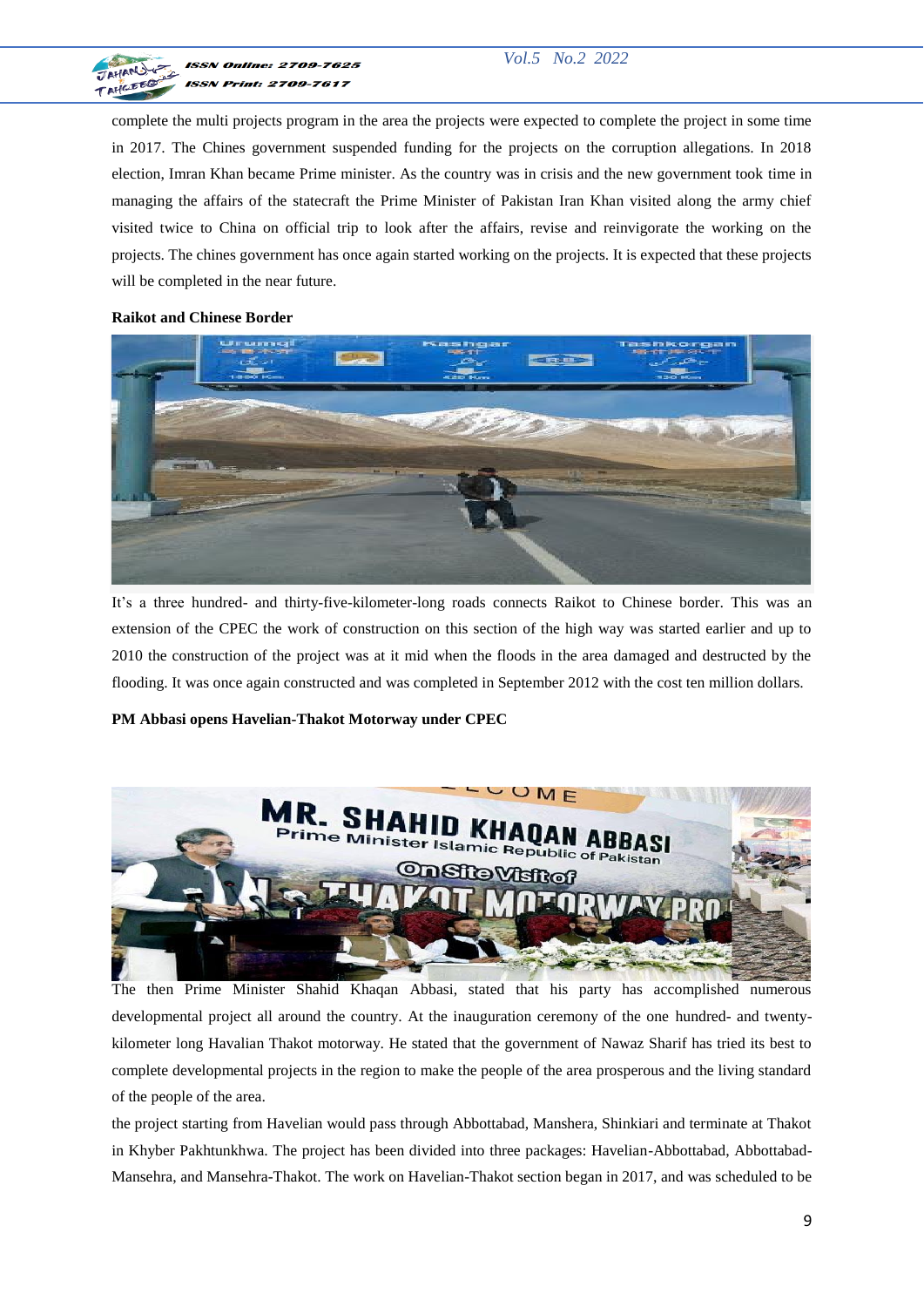

**ISSN Online: 2709-7625 ISSN Print: 2709-7617** 

completed by February 2020. Work on Khunjerab-Raikot 335 km long section has already been completed, while work on 144 km Raikot-Thakot section was in progress at a rapid pace. The Hazara Motorway from Hakla (M-1) to Shah Maqsood Interchange has already been completed and opened. He was also informed that a link from Khujerab to M-1 was being completed gradually. Completion of the project would pave the way for agricultural and industrial development and open up new avenues of economic uplift and generate new opportunities of employment $^{12}$ 

**Havelian-Manshera section of Thakot-Havelian Motorway**



It is a thirty-nine kilometer long four lined road to connect Mansehra motorway with thakot section of the CPEC project. The work on this section is partially completed and the portion from Havalian to Mansehra up to Bidhra interchange has been opened for public transport and the people are benefiting in terms of time during their traveling across Hazara Division. From Mansehra to thakot the construction of the section in in full swing and is expected to be opened for public transport in the starting months of 2020. This one hundred- and eighteenkilometer project is expected to be completed in 2020 as the political conditions and the transfer of power from one government impacted the face of the work and consumed more time than the time targeted for the completion of the project. The spokesman of National Highways Authority Kashif Zaman stated in April 2017 that the thirty-nine-kilometer section, which is from Havalian to Mansehra will be opened for public transport up to April 2018, however the election and change of government made the work on the construction of the project sluggish and the section was opened for transport in the year of 2019. There are three interchanges in this portion of the project. One is Kota Kabr, second is Qalandar Abad and the third is Manshra interchange. These are the outlets which are provided to benefit the locality of Hazra division of the CPEC project. He said that there would be three inter changes in the 39 km section which included Khota Qabar inter change, Qalandarabad and Mansehra interchange. He stated that as a whole is one-hundred-and-twenty-kilometer project and will cost 133.98 billion dollars and will be completed within forty-two months. The project is financed by the Chines bank names Exim Bank it has provided ninety percent of the capital and the remaining amount will be provided by the government of Pakistan. The then PM of Pakistan Myan Muhammad Nawaz Sharif has conducted the inaugural ceremony on August 28,

<sup>&</sup>lt;sup>12</sup> Havelian thakot moterway inauguration, https://www.thenews.com.pk/latest/323000-pm-abbasi[opens-havelian-thakot-motorway-under-cpec](https://www.thenews.com.pk/latest/323000-pm-abbasi-opens-havelian-thakot-motorway-under-cpec) access on11 April 2021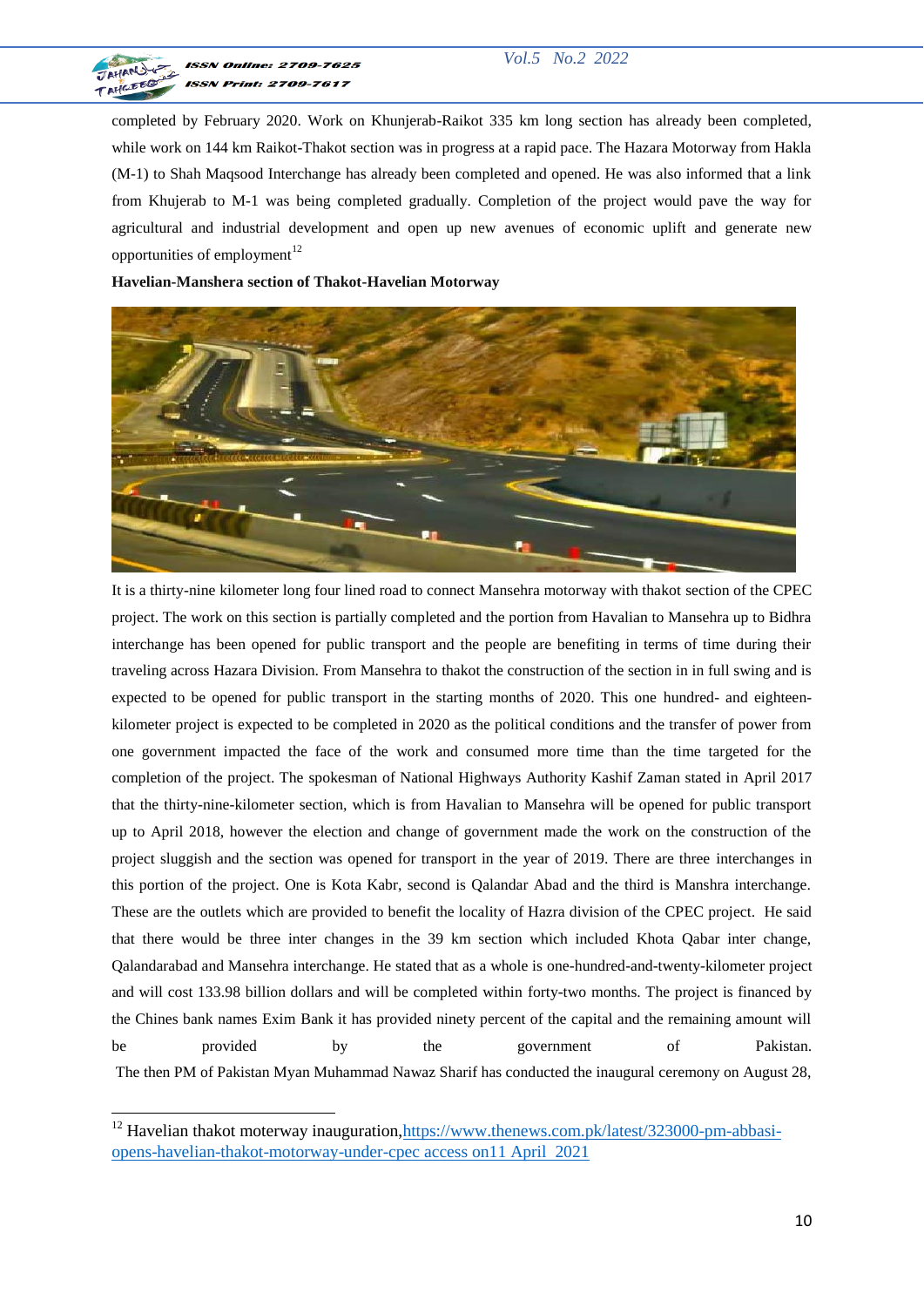

2016. This portion of the project starts from Havalian passing through Abbottabad, Mansehra, Shinkiari and ends at the location of Thakot. This portion of the project has two tunnels in the mountainous region, 2 tunnels are in the locality of Abbottabad one is at the locality of Battle, which is located in Mansehra the fourth tunnel is located at the locality of Karamong.<sup>13</sup>

# **Thakot-Havelian Motorway**



# **CPEC-Opportunities for Hazara Region**

CPEC in not only a road it will bring a multi-dimensional developmental era to Hazara division. It will cure the economic ills of the society and will prove remedy to the deprivation of the people of the area. The project has attracted massive national and international investment in the region. The investment is resulting in the reduction of unemployment. The infrastructural development in the region is making the area accessible to the world at large. The region is the way to become a hub of international tourism. The utilization of the strategically important region in connecting China with the region through Pakistan has proved a heaven bless for the populace of the region. The project in progress to make the region of Hazara prosperous and developed.

The government of Khabar Pakhtunkhwa has established a department for the identification of the suitable and appropriate localities for the establishment of Special Economic Zones across the province. The purpose was to attract international investment in the province for the purpose of development and prosperity. One of the many economic zones is on the way of establishment at Hattar it is projected that it will bring three hundred billion investments in the region. This economic zone is already a developed economic Zone and is neighbored by Texila industrial complex which make further addition to the importance and utility of this economic zone.

The previous government Pakistan-Tahreek-e-Insaf of the province has remained in tug of war with the federal government of Pakistan Muslim League (N) and remained unable to release funds for these projects to complete these projects on the priority basis. The infrastructural development has not remained the priority of the

<sup>&</sup>lt;sup>13</sup> Havelian Mansehra section of Thakot, [http://www.app.com.pk/39-km-havelian-manshera-section](http://www.app.com.pk/39-km-havelian-manshera-section-of-thakot-)[of-thakot-](http://www.app.com.pk/39-km-havelian-manshera-section-of-thakot-) access on 4 january 2022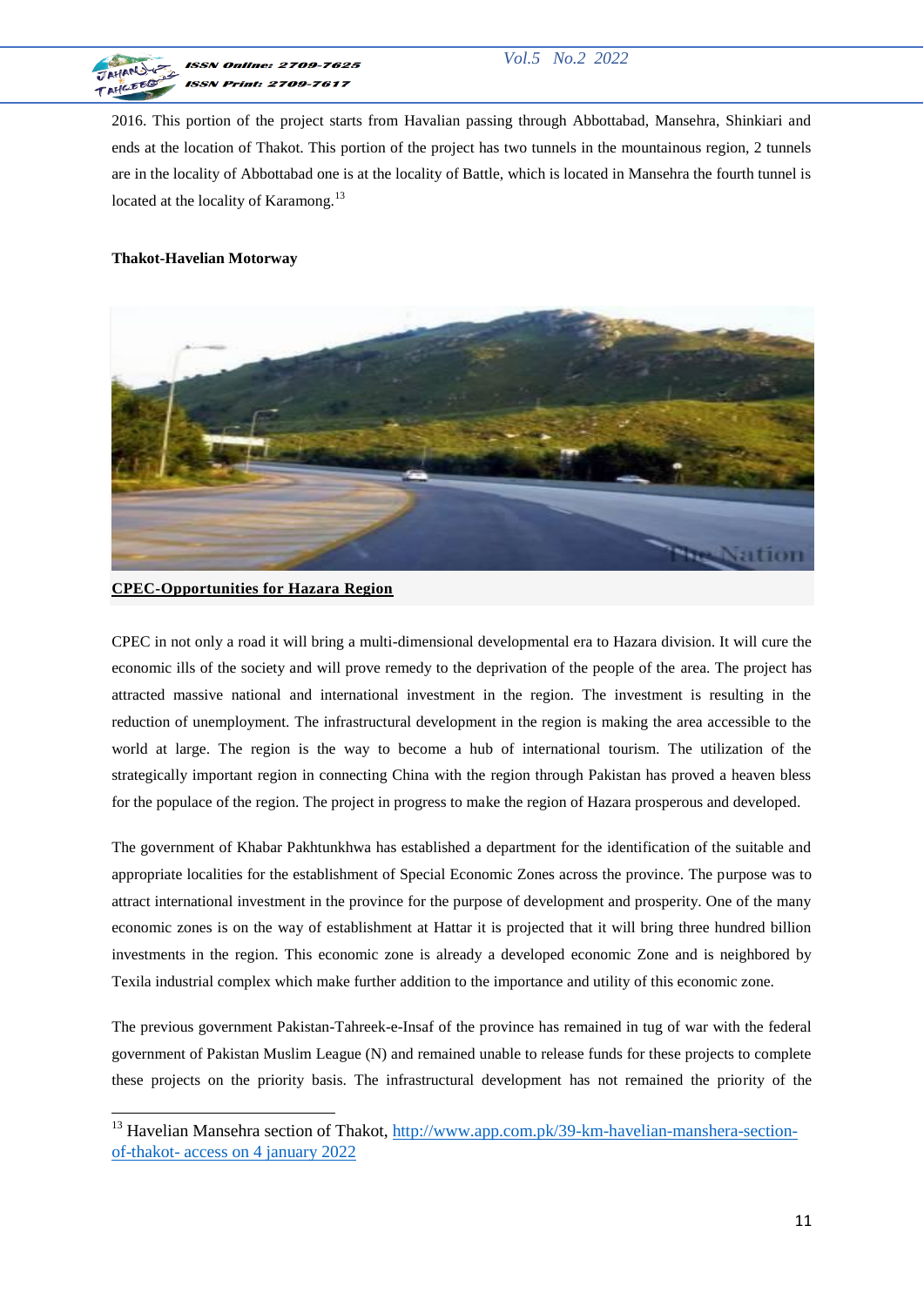

government and the projects under progress in the region were ignored and delayed by the government on the other hand the government concentrated on the agitation politics in the country to contain and keep the federal government of PMLN at defensive and prove them failed and rejected.

In the province successive governments of deferent political parties remained unable to compel the central government to facilitate tax incentives for the attraction of investment in these zones. It is note-worthy that about four hundred and fifteen in the total of six hundred and forty-six industrial units in Hattar, Gadoon Amazai, Hayatabad and Nowshera Industrial states has been closed. The workers which are affected by this move resulting in the losing of job are numbered twenty thousand. The remaining industrial units and industries are making its way in a quiet unfavorable business condition. 231 units are struggling in an unfavorable business environment.

Along with the provision of the supply of utilities the KP government has engaged the central government in ensuring exemption from the duty of custom on the import of machinery, goods and other required things for the establishment of industrial mechanism in the region of Hazara. The provincial government is also struggling to make the zone free of income-tax for some time. The CEO of the Khabar Pakhtunkhwa government is optimistic about the development of the zone. He stated that one-window services will be provided to the people who wants to invest in these economic zones. The government is also making its way to provide electricity, water and security to these zones. The investors are facilitated in every possible way to make investment attract to the region in the best interest of the populace of the region.

The area of the special economic zone of Hattar Phase seven is four hundred and twenty-four acres. It is a vast area and the installation of different kind of industries are on the way of completion in the area. There are three kinds of industries which are targeted to be established in the locality. One is that of food products, which will be helpful in full filling the food deficiencies of the country and it will also boost the exports of Pakistan and in return it will earn precious foreign exchange for the country. The second one is the industries of pharmaceuticals and engendering.

These projects were started in 2016. The purchasing of the land for these industries was started in in March 2015. These Special Economic Zones will produce thirty thousand jobs in the country which will reduce unemployment will give a boost to the economic condition of the populace of the region. The zones which are located in Hazara division are in the need of one hundred megawatts of electricity to full fill its energy consumption needs. There is also need of a center of vocation to provide training to five thousand people to be employed in these economic zones. The expenditure on these projects is estimated to be 2.138 billion Rupees. Its completion was projected to be completed in the year of 2017 but political instability inside the country led to delay in the completion of the project. The completion of the projects will lead to the prosperity and economic development of the region. <sup>14</sup>

<sup>&</sup>lt;sup>14</sup> havelian-motorway-to-be-completed-in-april-next-year/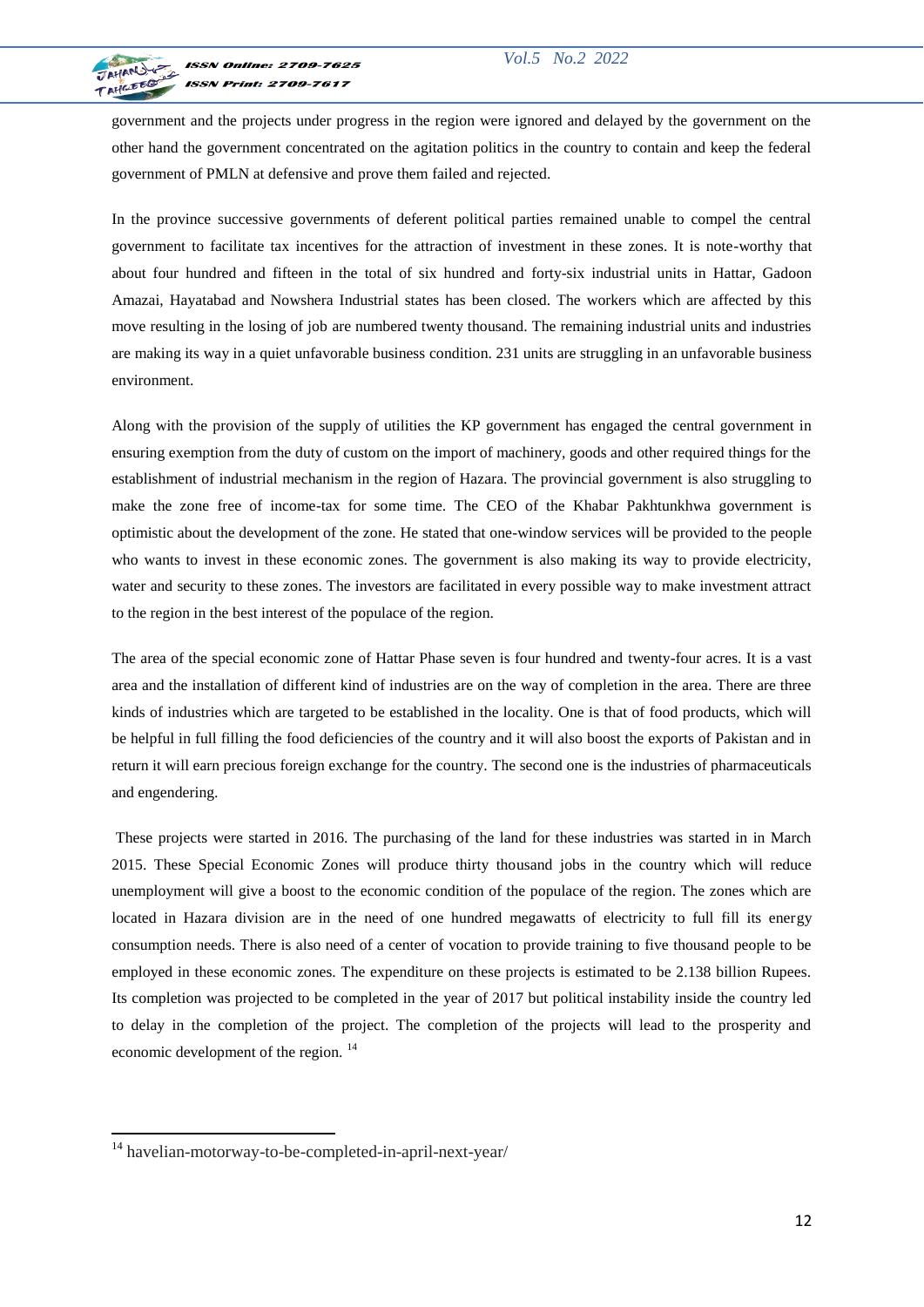

## **Special Economic Zone of KPEZDMC takes practical shape in Haripur**



The government of Khabar Pakhtunkhwa for the very first time in the history envisioned the establishment of Special Economic Zones in the different localities of Khabar Pakhtunkhwa. The government has set a special organization for the purpose, named as Khabar Pakhtunkhwa Economic Zones and Management Company. It was established with the purpose to establish and implement the plans for the realization of these economic zones. For the purpose the company arranged an event at the locality of Hattar in which lands were handed to the investors to establish twenty-nine different kinds of industries in the economic zone. The land was given to different industrialists belonging to different sectors. These industries include ware housing, plastic, chemicals, pharmaceuticals, electronics, mineral grinding, food processing and packing, steel granite and marbles and engineering. The industrialist has been given the land on the ground of their plan of feasibility and them endure to initiate production within a short time of two years. It is a huge decision of the provincial government of Khabar Pakhtunkhwa. The company was aimed with the development and promotion of industries in the province. It is with in the function of the company to provide handsome facilities to attract investment in the region of Hazara Division. The region of Hazara Division has lagged behind from the rest of the province due to lake of governmental interest and the inability of politicians. The project of the CPEC has proven a divine bless for the region to address its deprivation and put it on the way of economic development and prosperity for the region.

The Chief Guest at the event was Abdul Karim Khan. He was the then advisor of the chief minister of Khabar Pakhtunkhwa. He put appreciation to the efforts of the company and stated that the company is attracting investors with great success for the purpose of industrialization in the region of Hazara Division. The company has also proved the promises of the facilitation of the investors and industrialist in the activities in these economic Zones. According to the CEO of the company has made that Hattar Economic Zones completion in the future will make the company confident to introduce and implement the model of Hattar in the other economic zones of the project and will produce good and promising result for the implementation of the policy of the company.

It is estimated that this specific economic zone will provide thirty thousand people jobs and will attract an investment of thirty billion investments in the Hazara Division. In the beginning thirty industries has started their work of construction. This under construction area is covering an area of one hundred and ten acres. Such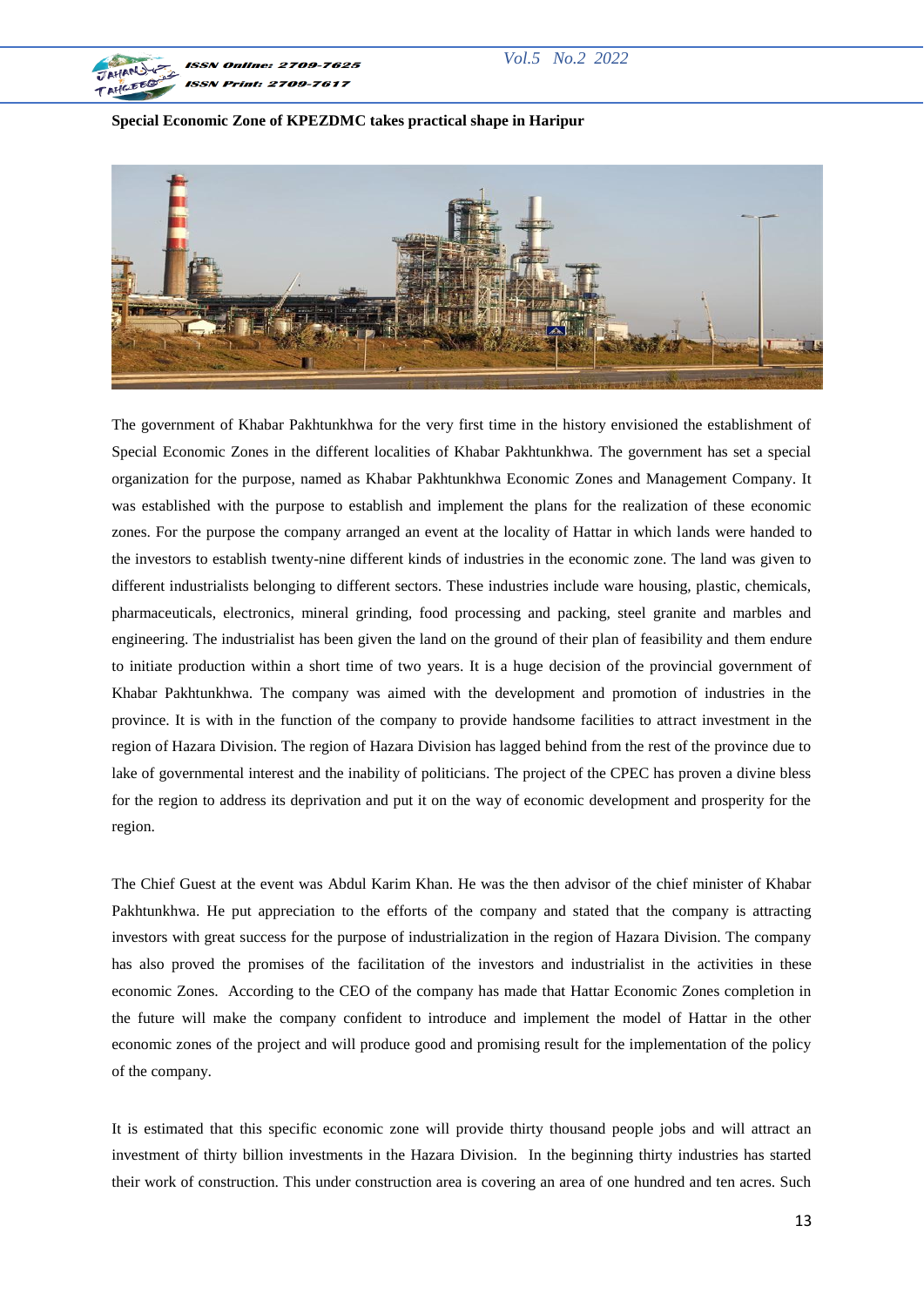

kind of massive investment at the present stage will provide revolutionary changes in the economic and social life of the people of Hazara Division. Its immediate impact will be the provision of jobs and the reduction of the ratio of unemployment in the Hazara Division. The industrial development of the locality will help in the generation of revenue in the region and will lead the region towards economic prosperity.<sup>15</sup>

# **Chinese Company to develop Hattar Economic Zone Extension**



Khyber Pakhtunkhwa government entered in to an agreement with Chines government through China Road and Bridge Corporation for the making of Hattar Special Economic Zone. This zone is stretched one thousand acres. The investment in the Making of this Economic Zone hundred billion rupees. In a memorandum of understanding between Khabar Pakhtonkhwa and Chines company. This company was assigned the task of constructing the Hattar special economic Zone in April, 2017. The China Road and Bridge Company has taken upon itself the responsibility of constructing this economic zone. Its accomplishment of the project and the massive investment in the area will mushroom job opportunities in the locality. The full functionalization of the project will create direct and indirect job opportunities. KPEDMC signed agreement through its interim Chief Executive. The then Chief Executive Adil Salahuddin signed the agreement on the behalf of provincial government with a representative of the Chines Company Li Zhihuai at Secretariat in the office of chief minister of the province. The participant to the ceremony were chief minister, Planning and Development Secretary, secretary of industry and the chairman of KPBOIT.

The existing and available area for the construction of the Special Economic at Hattar are fully reserved and the construction of the infrastructural development is full swing. The government of Khabar Pakhtunkhwa has imposed on section four on thousand acres land for the development of Special Economic Zone. Pervez Khattak, the then Chief minister of KP stated that it is another success of the provincial government. This project is taken as herald of economic prosperity in the region of Hazara. It will make the living standards of the people of the region. It will provide jobs for the inhabitants and will improve its purchasing power of the locality. Khyber

<sup>&</sup>lt;sup>15</sup> <https://www.dawn.com/news/1228970>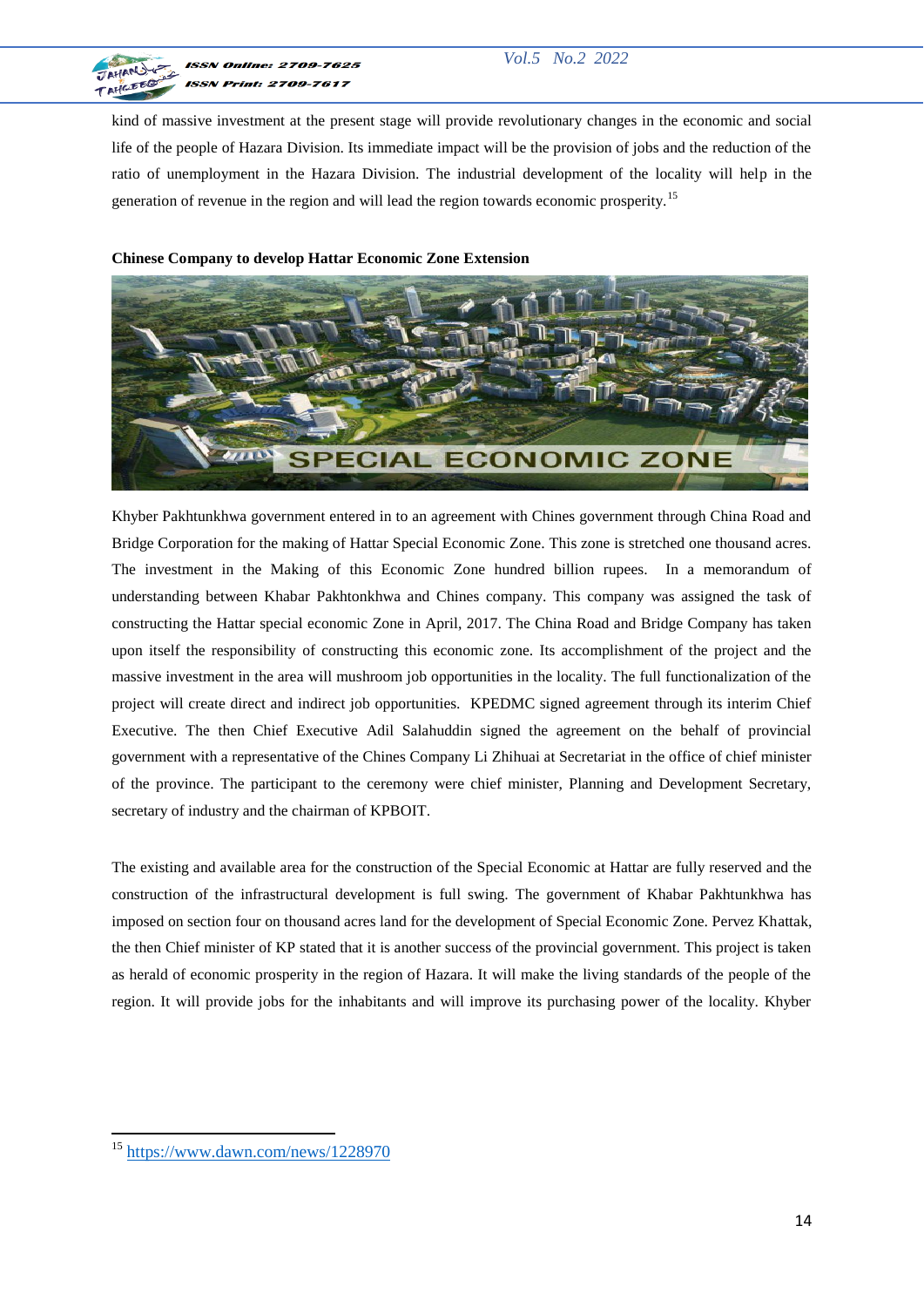

Pakhtunkhwa's government is struggling to provide peaceful and yielding environment for national and international investments.<sup>16</sup>

#### **Hattar given Special Economic Zone status**

The federal Board of Investment of Pakistan approved Special Economic Zone position for the Hattar. The Industrial Estate will boost the developmental process in KP. The special economic zone has got the name of Hattar Economic Zone. The efforts have been made to make the economic zone with tax holy day in the future for the encouragement of the industrialists and business men in the society. The zone is given special encouragements by duties and taxes. This industrial state is expected to have a ten-year tax holiday. The government of Pakistan has also declared that once the import of capital goods will be free of tax for the industrialists investing in this zone.

In a press release by the representative of KPEZDMC stated that it is for the first chance in the record of the provincial government that it has managed to get the privilege of a special economic zone for Hattar. All these efforts were materialized with the efforts and help of Khabar Pakhtunkhwa Economic Zone Development and Management Company. The special economic zone status was given by the BOI. It is another achievement for the company in the industrial development in Hazara region of the province. This project is on the way of developmental process. The press release claimed that the extension of Hattar Economic Zone will attract two hundred billion from local and international investors in the year of 2017. Board of Investment of Pakistan provided Special Economic Zone to Hattar. The status was assigned in a meeting conducted at the federal capital Islamabad. The meeting was attended by Miftah Ismaiel as the chairman of Board of Investment, Khabar Pakhtunkhwa Economic Zones Development and Management Company was represented by Muhsin Muhammad sayed, the members of Chamber of commerce, representatives of FATA and other ministries. All these personalities attended the meeting and expressed best wishes for the success of the economic zone. The operationalization of this economic Zone will make the people of the locality to be facilitated with a high quality of infrastructural development in the locality.<sup>17</sup>

#### **Hattar Special Economic Zone**

**.** 

This is a special economic zone situated in the region of Hazra division. It is a very important zone situated at the locality of Hattar. It is one among the special economic Zones allocated to the province of Khabar Pakhtunkhwa. It is the share of the province in the developmental projects of the CPEC project. It has also the distinction to be termed the first economic zone of the province which has received the stage of starting work on the project. The project was given approval by the federal board of investment reached upon an agreement with the chines company to accomplish the projects of infrastructure for the successful functionalization of this special economic Zone. This economic zone has the potential to elevate the living condition of the people of the

<sup>&</sup>lt;sup>16</sup> Haripur economic zoon, https://da<u>ilytimes.com.pk/50531/special-economic-zone-of-kpezdmc-</u> [takes-practical-shape-in-haripur/](https://dailytimes.com.pk/50531/special-economic-zone-of-kpezdmc-takes-practical-shape-in-haripur/) access on 21 July 2021

<sup>&</sup>lt;sup>17</sup> https://profit.pakistantoday.com.pk/2018/01/03/chinese-company-to-develop-hattar-economic-zoneextension/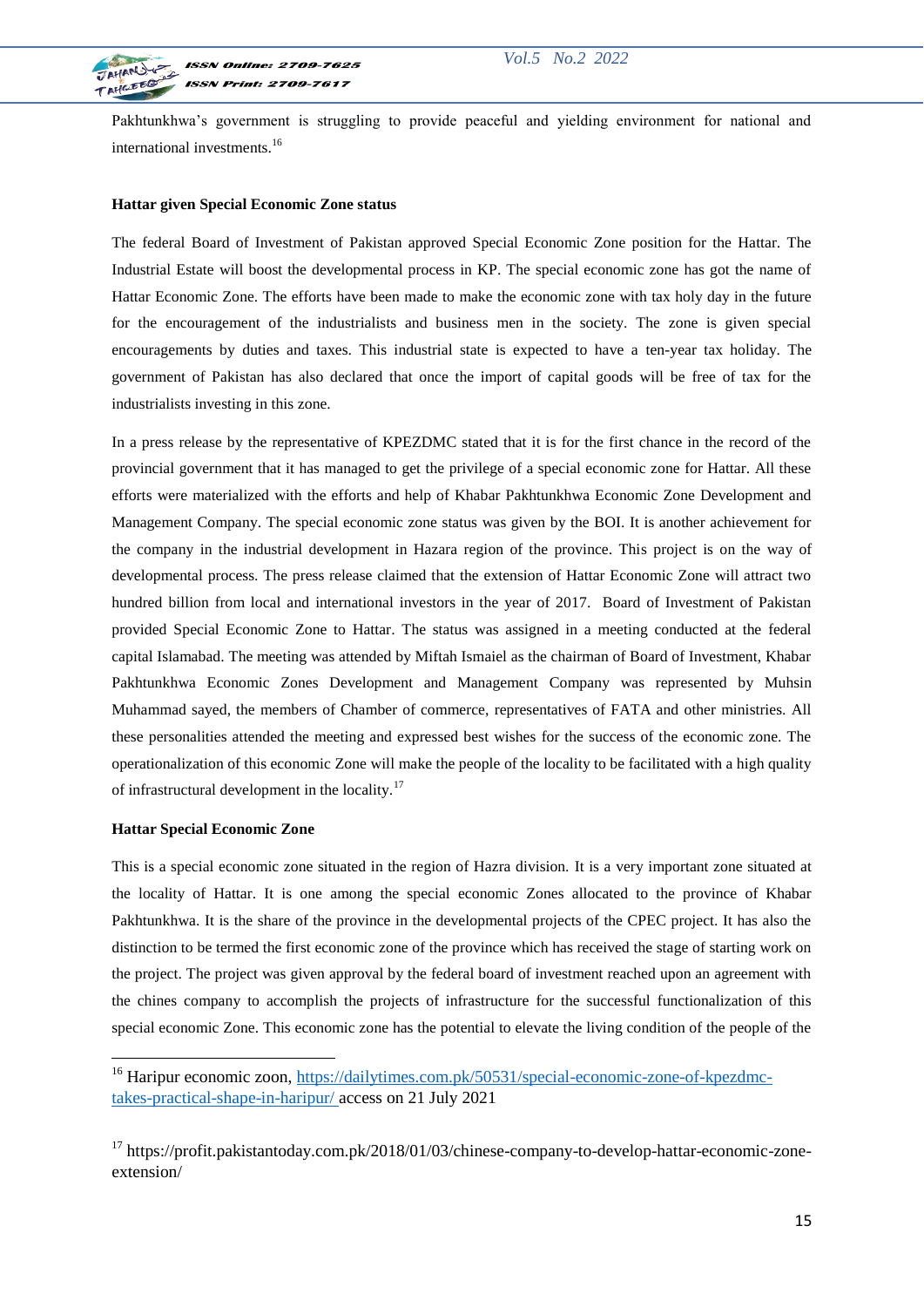

locality and bring to them economic prosperity and infrastructural development in the locality of Hazara region.<sup>18</sup>

Islamabad Chamber of Commerce and Industry has appreciated the step of the government to give Hattar as the status of SEZ. The president of the Islamabad Chamber of commerce stated that this act of the government will provide help in making the economic conditions of people of the locality better and their living standard raised to a dignified level. The investment from local and international investors will be attracted in the locality and the process of industrialization in the region will get momentum. The president of Islamabad Chamber of Commerce, Atif Akram Shekh stated that Hattar Economic Zone is unique with the respect that is situated on a strategically important point. It is located in the way CPEC Hari pure area.

The economic Zone will promote exports from the region to Central Asian States, China and Afghanistan. The president stated that this zone will bring quality and international standard of infrastructure to the locality. It will also increase the inflow of energy sources to the locality for industrial and domestic needs of the people of the area. The availability of the facilities in the area and the provision of the services will increase the volume of business in the region of Hazara. The privileges and incentives offered to this specific economic zone by the government will create job opportunities with the establishment of new industries in the zone. The exemption of industries from taxes and the relaxation on the import of capital goods will induce the economic prosperity and overall development in Hazara region. This exemption and relaxation will from the period of ten years. The import relaxation will led to the benefits of the investing industrialists interested in investment in the economic zone.<sup>19</sup>

#### **Havalian Dry Port**

1

Havalian dry port has been proposed by the authorities to handle the transportation of goods the CPEC. The port is drafted to be built near to the Baldhair railway station. This port is at the miner distance of about 5 kilometers from the city of Haripure. This dry port aimed to handle the massive containerized transportation on the road in the new future. The huge traffic between Pakistan and China due to the CPEC project. This port will serve as a joining point regarding the logistic infrastructure between the railway track coming from Peshawar and Karachi which is from the north side of Pakistan and the other part is the new Karakorum Highway coming from the side north.<sup>20</sup> The railway station is situated at the distance of six hundred and eighty kilometers from Khunjrab pass. Khunjrab is situated at the border position between China and Pakistan.<sup>21</sup> The dry port establishment is another

<sup>18</sup> https://www.thenews.com.pk/print/127041-Hattar-given-Special-Economic-Zone-status

<sup>19</sup> [https://tribune.com.pk/story/1120976/hattar-industrial-estate-special-economic-zone-status-help](https://tribune.com.pk/story/1120976/hattar-industrial-estate-special-economic-zone-status-help-boost-exports/)[boost-exports/](https://tribune.com.pk/story/1120976/hattar-industrial-estate-special-economic-zone-status-help-boost-exports/) accessed on 2 December 2021

<sup>&</sup>lt;sup>20</sup> <https://www.beltroad-initiative.com/bri-factsheet-series-havelian-dry-port/accessed> accessed on1 January 2022

<sup>&</sup>lt;sup>21</sup> [https://obortunity.org/cpec-news/transportation-infrastructure/cpec-project-details-havelian-dry](https://obortunity.org/cpec-news/transportation-infrastructure/cpec-project-details-havelian-dry-port-450-m-twenty-foot-equivalent-units/accessed)[port-450-m-twenty-foot-equivalent-units/accessed](https://obortunity.org/cpec-news/transportation-infrastructure/cpec-project-details-havelian-dry-port-450-m-twenty-foot-equivalent-units/accessed) accessed on 1 January 2022